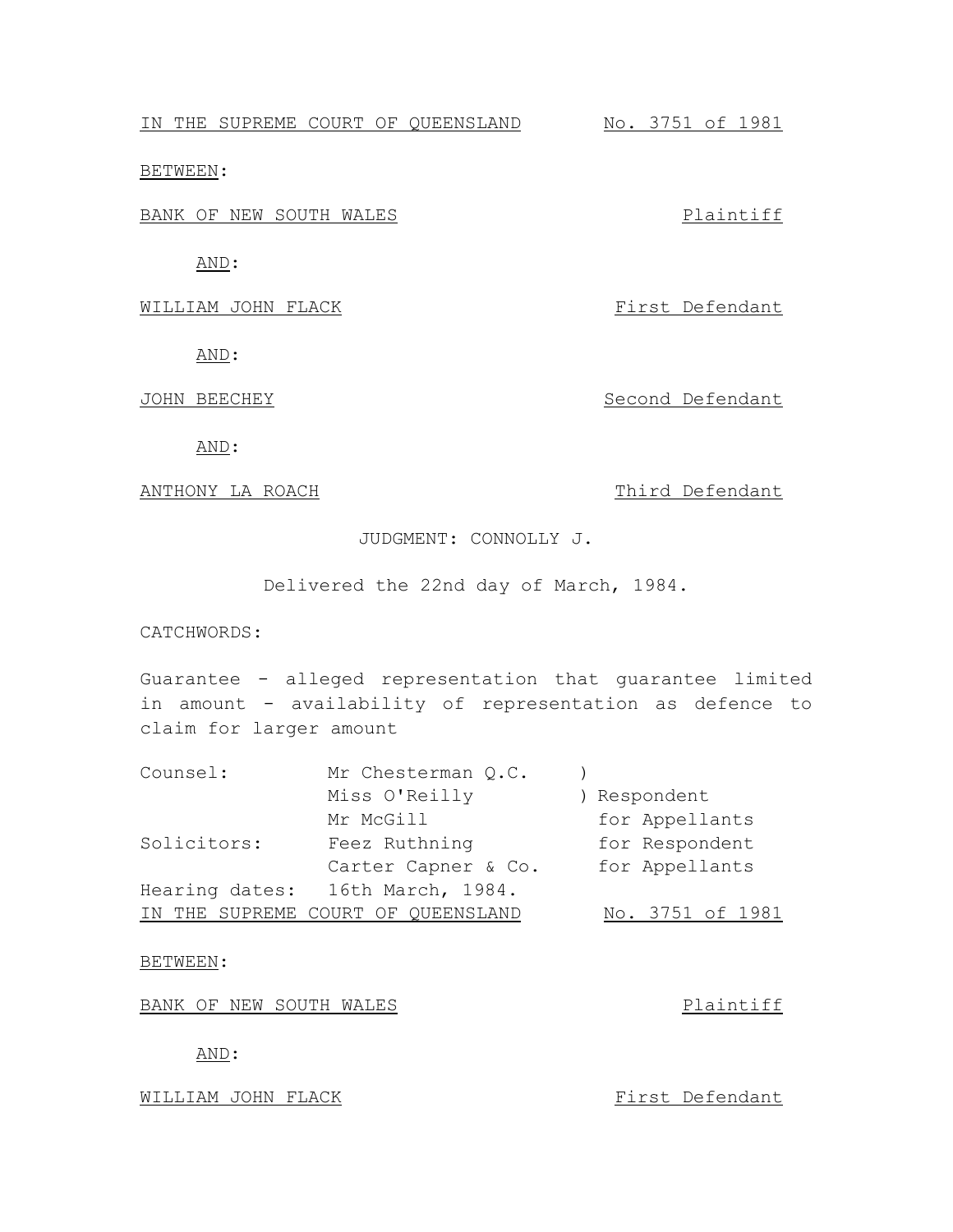AND:

JOHN BEECHEY Second Defendant

AND:

ANTHONY LA ROACH Third Defendant

## JUDGMENT - CONNOLLY J.

Delivered the day of 1984.

The first and second defendants are sued as guarantors of the account of Adrahil Pty. Ltd. with the Beenleigh branch of the Bank of New South Wales as it then was. On 2nd March, 1984 a Master gave summary judgment against them for \$55,122.99 and they appeal against that judgment on the footing that they have a triable issue and ought to have been given leave to defend.

Adrahil was incorporated on 26th March, 1980 and carried on a boat hire business under the name "Coomera Hire Cruises". The company's returns to the Commissioner of Corporate Affairs would appear to have disclosed the third defendant and another person as directors but the first and second defendants each believed themselves to be directors and on 7th August, 1980, the company being in need of accommodation, the three defendants attended on the manager of the bank at the Beenleigh branch. Each of the defendants swore affidavits in relation to this meeting to the effect that if each of them signed personal guarantees in favour of the bank the company would be allowed an overdraft with a limit of \$10,000.00. They say further that they were assured by the manager that their liability under the guarantee would not exceed the amount of \$10,000.00. The second defendant whose account is somewhat more detailed than that of the others deposes that in accordance with the manager's statements and in reliance on them he and the other two directors then signed a letter in the following terms:—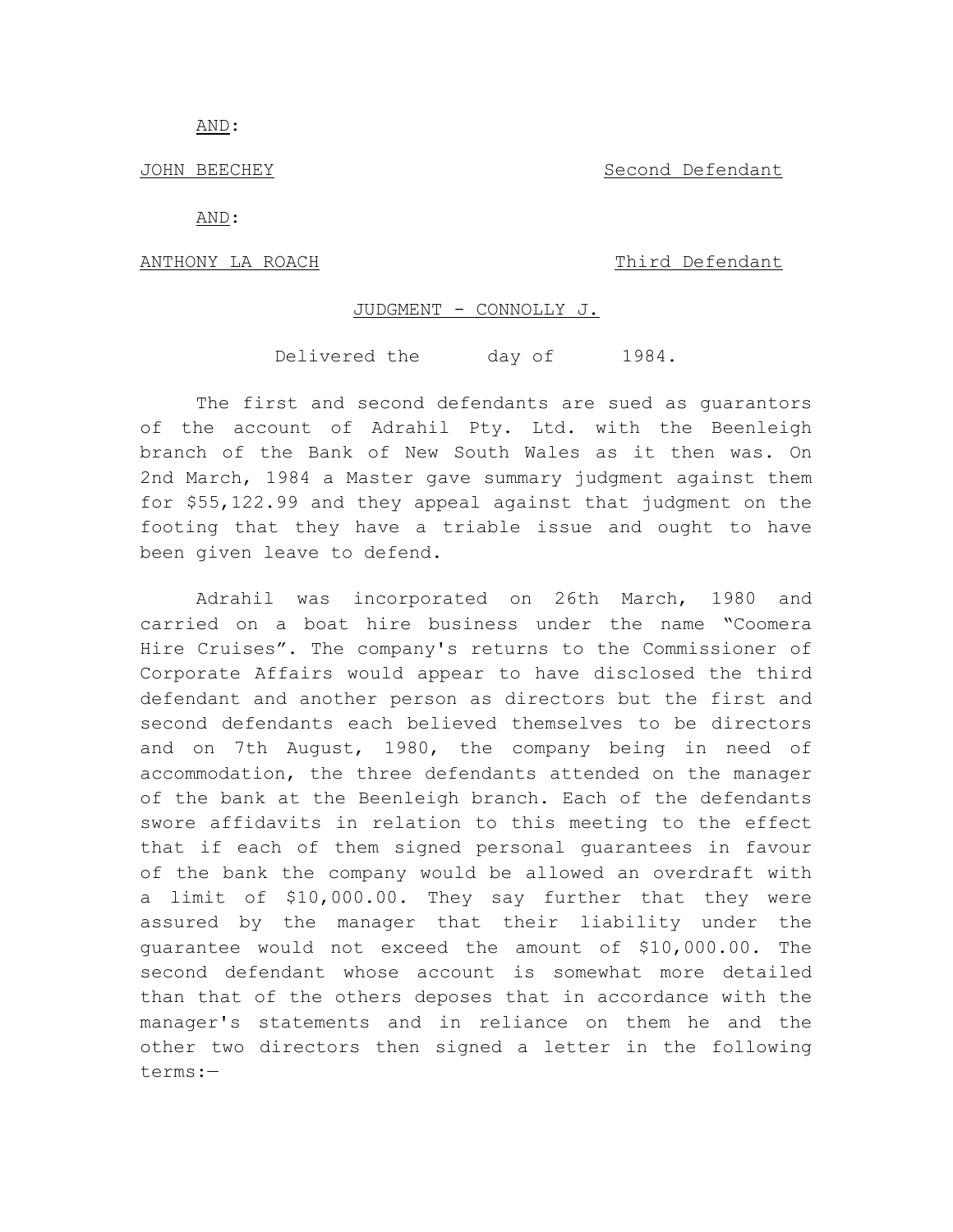"I/We hereby note the amount of my/our advance limit is the sum of \$10,000 during the pleasure of the bank and that that limit is in any event to be reviewed on 31/10/80."

It is agreed that the three signatures which appear are those of the three defendants and beneath the three signatures the words "Coomera Hire Cruises" are printed in blocks.

The second defendant swears that immediately thereafter the three defendants executed a guarantee in favour of the bank, in reliance upon the manager's statements. Now the form of guarantee is printed and it would appear to be the bank's standard form. It guarantees monies "already advanced or paid or now or hereafter advanced or paid by the bank to or for the accommodation of or on behalf of" Adrahil. Clause 14 provides that the bank may from time to time increase or otherwise vary the limit if any of advances and accommodation to the debtor at its absolute discretion and without any consent by the guarantors being necessary to the intent that the guarantee shall extend to cover the contracts or arrangements from time to time in force between the bank and the debtor provided that if any limit to the guarantors' liability is stipulated by cl. 9 of the guarantee the guarantors' liability to the bank shall not by reason of cl. 14 exceed the amount of such limit. Now cl. 9 provides that the guarantee is to be security for the whole of the monies secured by the guarantee. Provision is made in the form as printed for a limitation of the liability of the guarantors but that provision has been struck out and the alteration is initialled, the initials being agreed to be those of the three defendants. Thus the instrument of guarantee and the letter of the same date are wholly consistent. The company was given an advance limit of \$10,000.00 but, according to the tenor of the instrument, the bank might, without consulting the defendants, or any of them, increase that limit with the result that they would become liable for the full indebtedness of the company on its overdraft.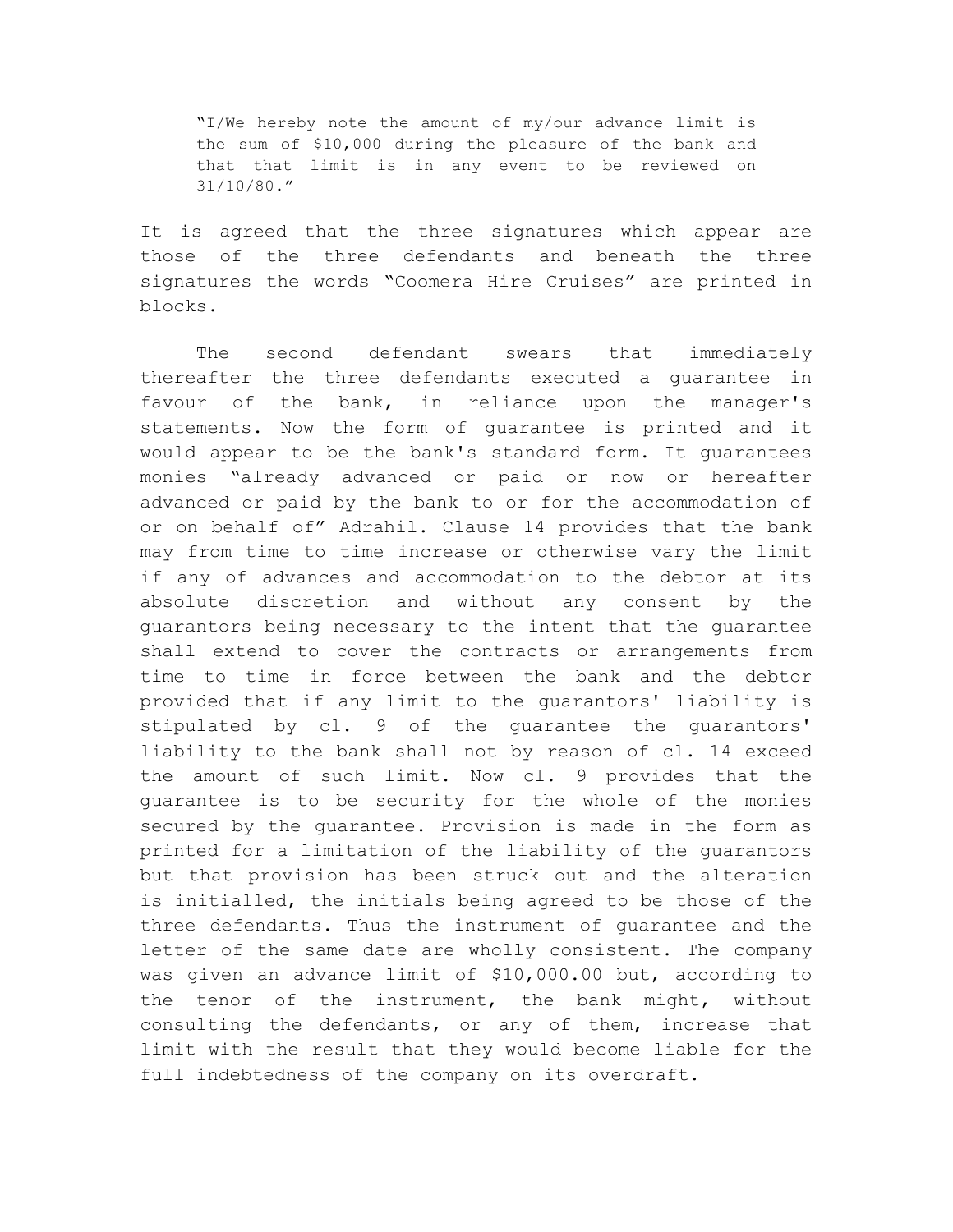The question then is whether the assurance by the bank manager, should it be established that such an assurance was given, would afford a defence to the bank's action.

Now it is clear that the manager's assurance could not be set up as a collateral contract if only for the reason that it is inconsistent with cl. 14 of the instrument of guarantee. See Hoyt's Pty. Ltd. v. Spencer (1919) 27 C.L.R. 133 cited by Mason J. in Deaves v. C.M.L. Fire and General Insurance Co. Ltd. (1979) 143 C.L.R. 24 at p. 65. The Master recognised that this was the position and in my opinion rightly so.

That however is not the end of the matter. Depending upon the state of the evidence the bank manager's assurance, assuming again that it be established to the satisfaction of the tribunal of fact, is capable of being regarded as a representation of fact, or at least of mixed fact and law. See Spencer Bower and Turner, Estoppel by Representation (3rd ed.) at p. 40. I was strongly urged by Mr. Chesterman that at the most the statement would have been a representation of law but the authorities do not appear to support this view. As long ago as 1890 in Bank of Australasia v. Adams 8 N.Z.L.R. 119 a bank was held estopped from asserting personal liability against several signatories to a bond, who had been assured by the manager of the bank on executing the bond that they did not thereby bind themselves personally, but were to be taken as signing on behalf of a building society of which they were directors. The basis on which a statement such as is here alleged is actionable or affords a defence is variously stated. Thus in 31 Halsbury (4th edition) paragraph 1016 it is said that statements as to the actual wording or tenor of a document, as to the object or effect of a document, or as to the class, character or description of a document, are all statements of fact and as such are representations. Thus in MacKenzie v. Royal Bank of Canada [1934] A.C. 468 a statement as to a proposed guarantor's right to certain shares, which depended on the outcome of insolvency proceedings against a company, was regarded as plainly a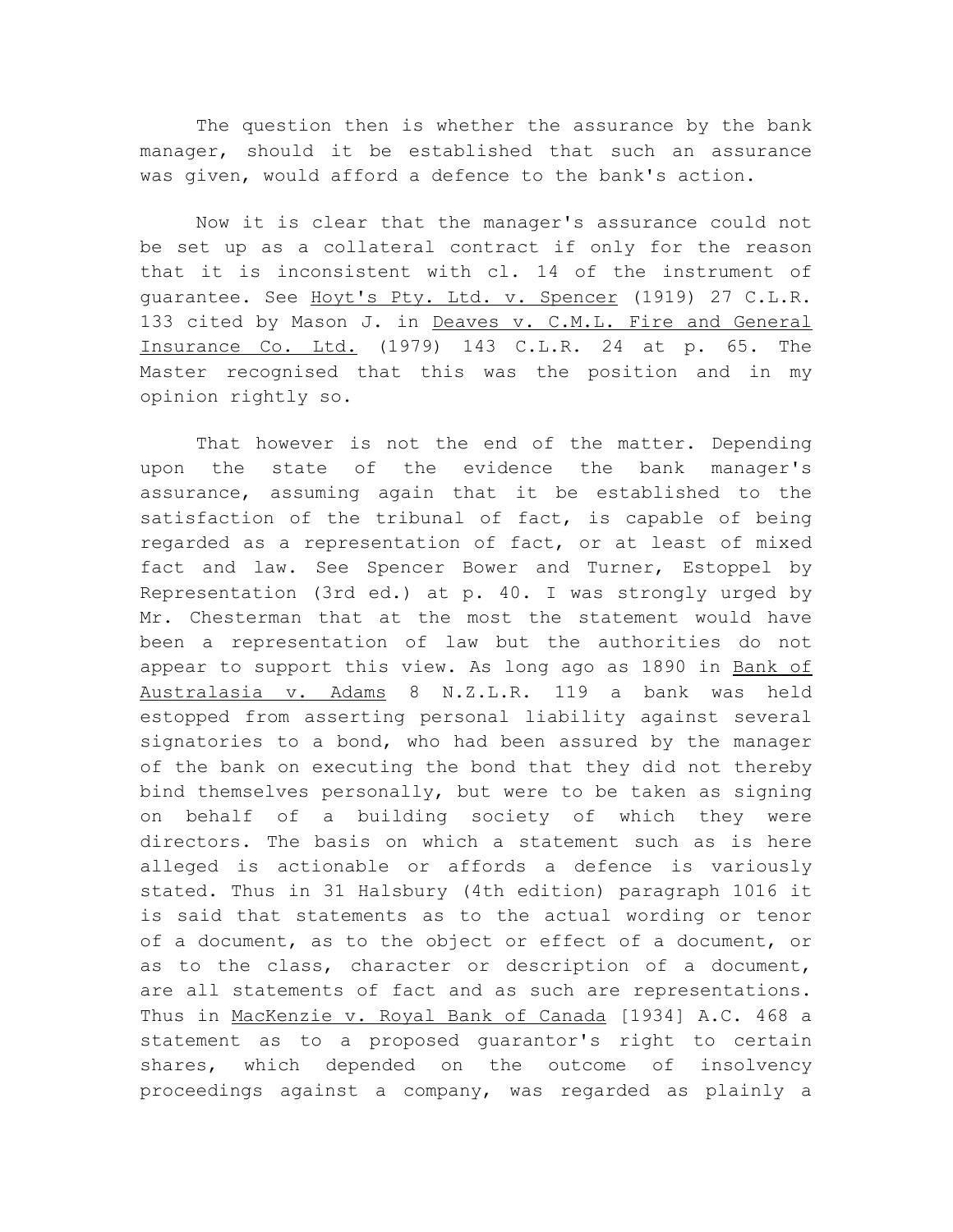question of fact. See at p. 476 per Lord Atkin. The passage was cited with approval by the Privy Council in Senanayake v. Cheng [1966] A.C. 63 at p. 84.

Accurate identification of the nature and extent of the obligatio undertaken by a guarantor may well call for the application of legal principles in the construction of the instrument he is asked to sign, but in principle, that would not seem to make a statement as to the extent of his liability other than one of fact. However in Kai Nam v. Ma Kam Chan [1956] A.C. 358 a landlord contending that his tenants were not within the protection of the Landlord and Tenant Ordinance of Honk Kong was not estopped from so contending by reason of his having previously served notices of rent increase under that ordinance. Their Lordships observed that if the documents relied upon could be regarded as containing representations such representations were representations of law not of fact and that they could not therefore found an estoppel. See at p. 367. And cf. the observations of the High Court in Vitosh v. Brisbane City Council [1961] Qd. R. 388 at p. 406.

On the other hand resort may always be had to the principle that insofar as a statement involves an assertion that the maker of it entertains an opinion to that effect, a question of fact is clearly involved. See e.g. Brown v. Raphael [1958] Ch. 636 at p. 641 per Lord Evershed M.R.

It is the fact that fraudulent misrepresentations of law have been held actionable in a number of cases conveniently collected by Kay J. in Public Trustee v. Taylor [1978] V.R. 292 at pp. 297-8. It would indeed be a curious legal system in which a deliberate misstatement as to the legal effect of a document knowingly made by a person with superior knowledge of the class of document involved to a person with no such knowledge and which led to the making of a contract had perforce to be disregarded by the Court so that no relief could be founded upon the misrepresentation.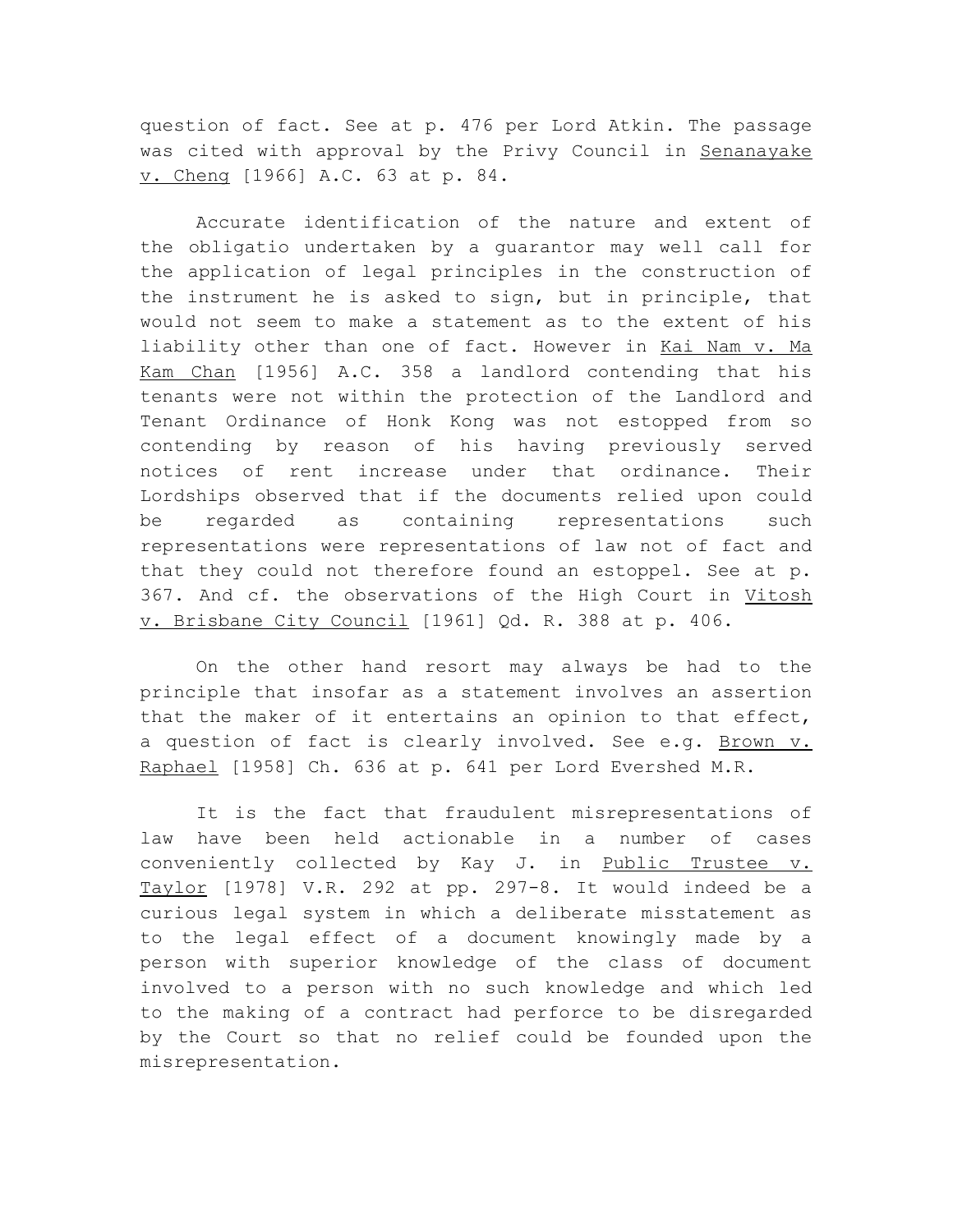The appellants in this case must satisfy the tribunal of fact that the assurance was in fact given by the manager of the Beenleigh branch of the bank. Should they surmount this hurdle the next question will be as to the state of mind of the manager. Thus the matter may be tested by asking oneself how it would stand if the manager not only made the statement but believed it to be true. The defendants might well have a basis for seeking rectification by inserting a limitation of liability in cl. 9 on the footing of a common mutual intention up to and including the time of execution of the instrument of guarantee. On the other hand should it emerge that the manager made the statement but with full knowledge of the implications of the alteration to cl. 9, the defendants would at least arguably be in a position to set up a case of fraud. At the worst the defendants could rely on the decision in A. Roberts & Co. v. Leicestershire County Council [1961] Ch. 555 in which a party who had executed a contract knowing that the other entertained a mistaken belief that a term for his benefit had been included when in fact it had not must submit to rectification. Now all of this depends upon the defendants making out their allegation that the bank manager gave them the assurance in question. This is of course a question of fact and it seems to me that the defendants ought not have been shut out by summary judgment from their right to establish at the trial that the assurance in question was given to them. The law is by no means so clear that they should be denied their day in Court. I should emphasize that this is not the type of situation in which the person to whom the representation is made seeks to avoid the instrument which he has executed as against an innocent third party. The appellants in this case do not have to go so far as to establish that the guarantee is not their deed and to satisfy the principles laid down in Gallie v. Lee [1971] A.C. 1004 and Petelin v. Cullen (1975) 132 C.L.R. 355.

The defendants however do not contend that they are not bound by the guarantee to the extent of \$10,000.00. Plainly enough therefore the judgment of the Master must